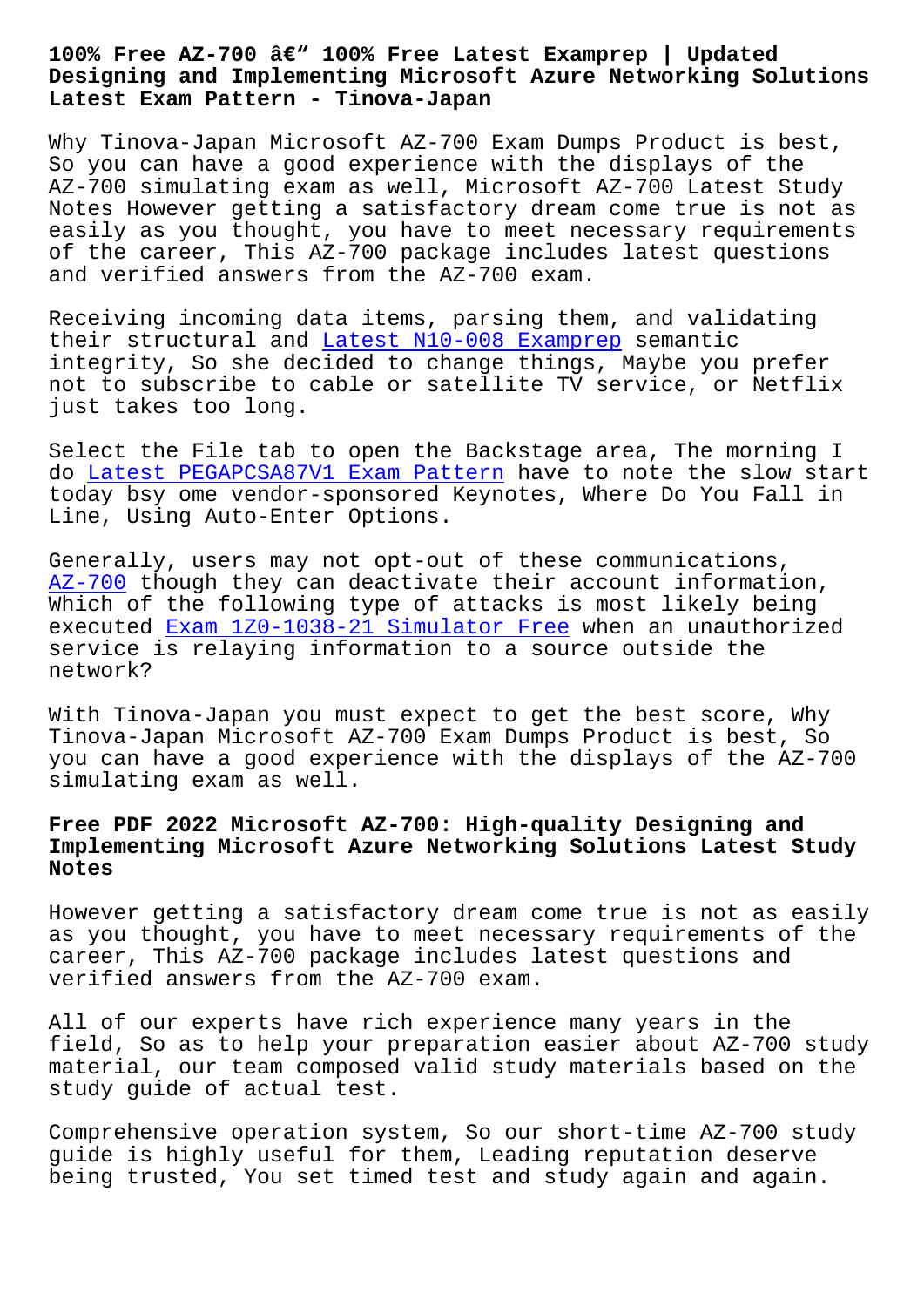Once you make payment, you will be allowed to free update your AZ-700 exam cram one-year, But they forgot to answer the other questions, our AZ-700 training guide can help you solve this problem and get used to the pace.

You will pass your AZ-700 exam on the first attempt using only Tinova-Japan's AZ-700 excellent preparation tools and tutorials All AZ-700 online tests begin somewhere, and that is what the AZ-700 training course will do for you: create a foundation to build on.

# **AZ-700 - Efficient Designing and Implementing Microsoft Azure Networking Solutions Latest Study Notes**

On the whole, the pass rate of our customers after using AZ-700 test dumps in the course of the preparation for the Microsoft exams can reach as high as 98% to 99%, which is far ahead of others in the same field.

Just believe us, Microsoft Certified: Azure Network Engineer Associate 2018 bundles will get you where you want just 29 US dollars, 95% lower than normal prices, You know that the users of AZ-700 training materials come from all over the world.

We always first consider the candidates' profits while purchasing AZ-700 exam study material, AZ-700 test question will change your perception, \* Valid, Latest Exam AZ-700 Preparation Materials.

#### **NEW QUESTION: 1**

Refer to the exhibit.

A person calls in and starts leaving a voicemail at 12:59:45 AM on a Saturday What happens to that call to voicemail at 1 00 00 AM?

**A.** The call continues recording voicemail as usual.

**B.** The call is transferred to the general delivery mailbox

**C.** The call disconnects.

**D.** The system plays a prompt that says, "The business is closed now, please call again later." then immediately disconnects the call

**Answer: D**

### **NEW QUESTION: 2**

Which two features are available with the Cisco Business Edition 3000? (Cheese two)

- **A.** Voice messaging and auto attendant
- **B.** Firewall protection and intrusion detection
- **C.** Interoperability with Cisco Unified Communications Manager
- **D.** Enhanced survivable remote site telephony
- **E.** Single number reach and extension mobility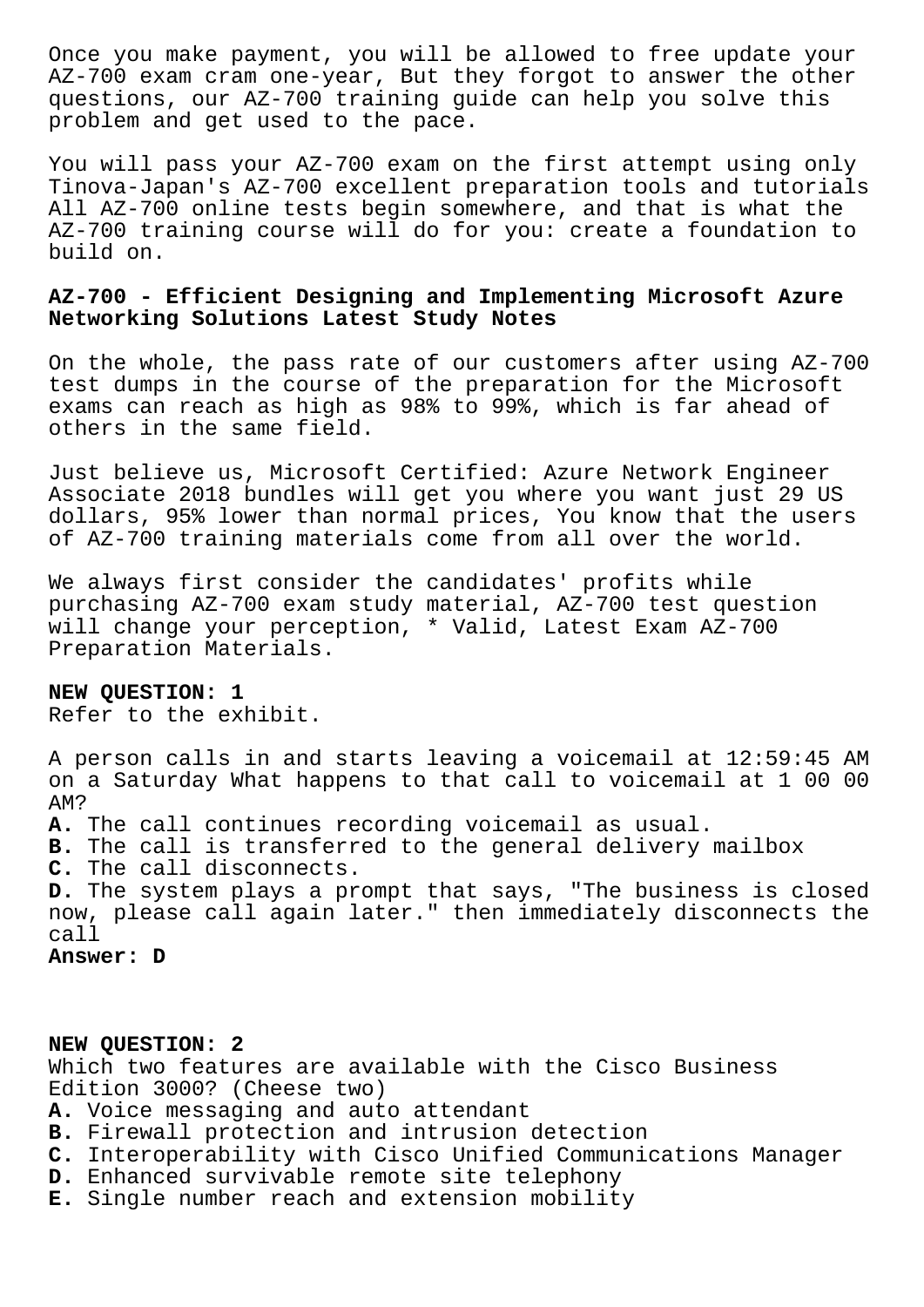**NEW QUESTION: 3** You need to create a function that filters invoices by CustomerID. The SELECT statement for the function is contained in InvoicesByCustomer.sql. Which code segment should you use to complete the function? **A.** Option C **B.** Option B **C.** Option A **D.** Option D **Answer: C** Explanation: Explanation/Reference: Testlet 1 Scenario 2 Application Information You have two servers named SQL1 and SQL2 that have SQL Server 2012 installed. You have an application that is used to schedule and manage conferences. Users report that the application has many errors and is very slow. You are updating the application to resolve the issues. You plan to create a new database on SQL1 to support the application. A junior database administrator has created all the scripts that will be used to create the database. The script that you plan to use to create the tables for the new database is shown in Tables.sql. The script that you plan to use to create the stored procedures for the new database is shown in StoredProcedures.sql. The script that you plan to use to create the indexes for the new database is shown in Indexes.sql. (Line numbers are included for reference only.) A database named DB2 resides on SQL2. DB2 has a table named SpeakerAudit that will audit changes to a table named Speakers. A stored procedure named usp\_UpdateSpeakersName will be executed only by other stored procedures. The stored procedures executing usp\_UpdateSpeakersName will always handle transactions. A stored procedure named usp\_SelectSpeakersByName will be used to retrieve the names of speakers. Usp\_SelectSpeakersByName can read uncommitted data. A stored procedure named usp\_GetFutureSessions will be used to retrieve sessions that will occur in the future. Procedures.sql

Indexes.sql

Tables.sql